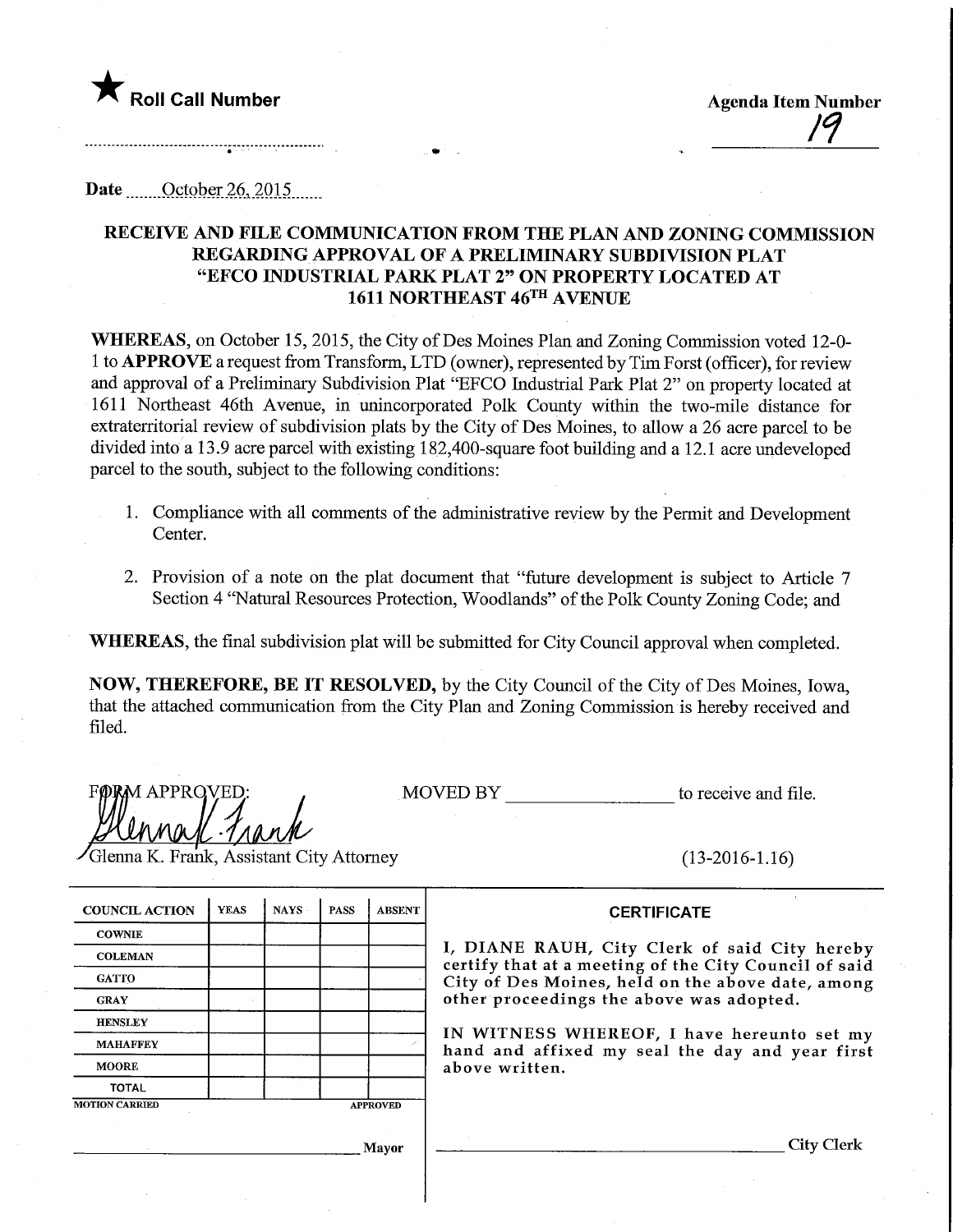|                                                              |        | Transform, LTD (owner) represented by Tim Forst (officer) on property located at 1611<br>Northeast 46th Avenue, in unincorporated Polk County within the two-mile distance for<br>extraterritorial review of subdivision plats by the City of Des Moines,        |                                                 |              | File #<br>13-2016-1.16 |  |  |  |  |
|--------------------------------------------------------------|--------|------------------------------------------------------------------------------------------------------------------------------------------------------------------------------------------------------------------------------------------------------------------|-------------------------------------------------|--------------|------------------------|--|--|--|--|
| <b>Description</b><br>of Action                              |        | Approval of a Preliminary Subdivision Plat "EFCO Industrial Park Plat 2" to allow a 26 acre<br>parcel to be divided into a 13.9 acre parcel with existing 182,400-square foot building and a<br>12.1 acre undeveloped parcel to the south subject to conditions. |                                                 |              |                        |  |  |  |  |
| 2020 Community<br><b>Character Plan</b>                      |        | Current: Heavy Industrial.<br>Proposed: N/A.                                                                                                                                                                                                                     |                                                 |              |                        |  |  |  |  |
| <b>Mobilizing Tomorrow</b><br><b>Transportation Plan</b>     |        | No Planned Improvements.                                                                                                                                                                                                                                         |                                                 |              |                        |  |  |  |  |
| <b>Current Zoning District</b>                               |        | HI Heavy Industrial District (Polk County)                                                                                                                                                                                                                       |                                                 |              |                        |  |  |  |  |
| <b>Proposed Zoning District</b>                              |        | N/A                                                                                                                                                                                                                                                              |                                                 |              |                        |  |  |  |  |
| <b>Consent Card Responses</b><br>Inside Area<br>Outside Area |        | In Favor<br>3                                                                                                                                                                                                                                                    | Not in Favor                                    | Undetermined | % Opposition           |  |  |  |  |
| <b>Plan and Zoning</b><br><b>Commission Action</b>           | Denial | $13 - 0$<br>Approval                                                                                                                                                                                                                                             | <b>Required 6/7 Vote of</b><br>the City Council | Yes<br>No    | X                      |  |  |  |  |

المسلم المسلمين المسلمين المسلمين المسلمين المسلمين المسلمين المسلمين المسلمين المسلمين المسلمين المسلمين

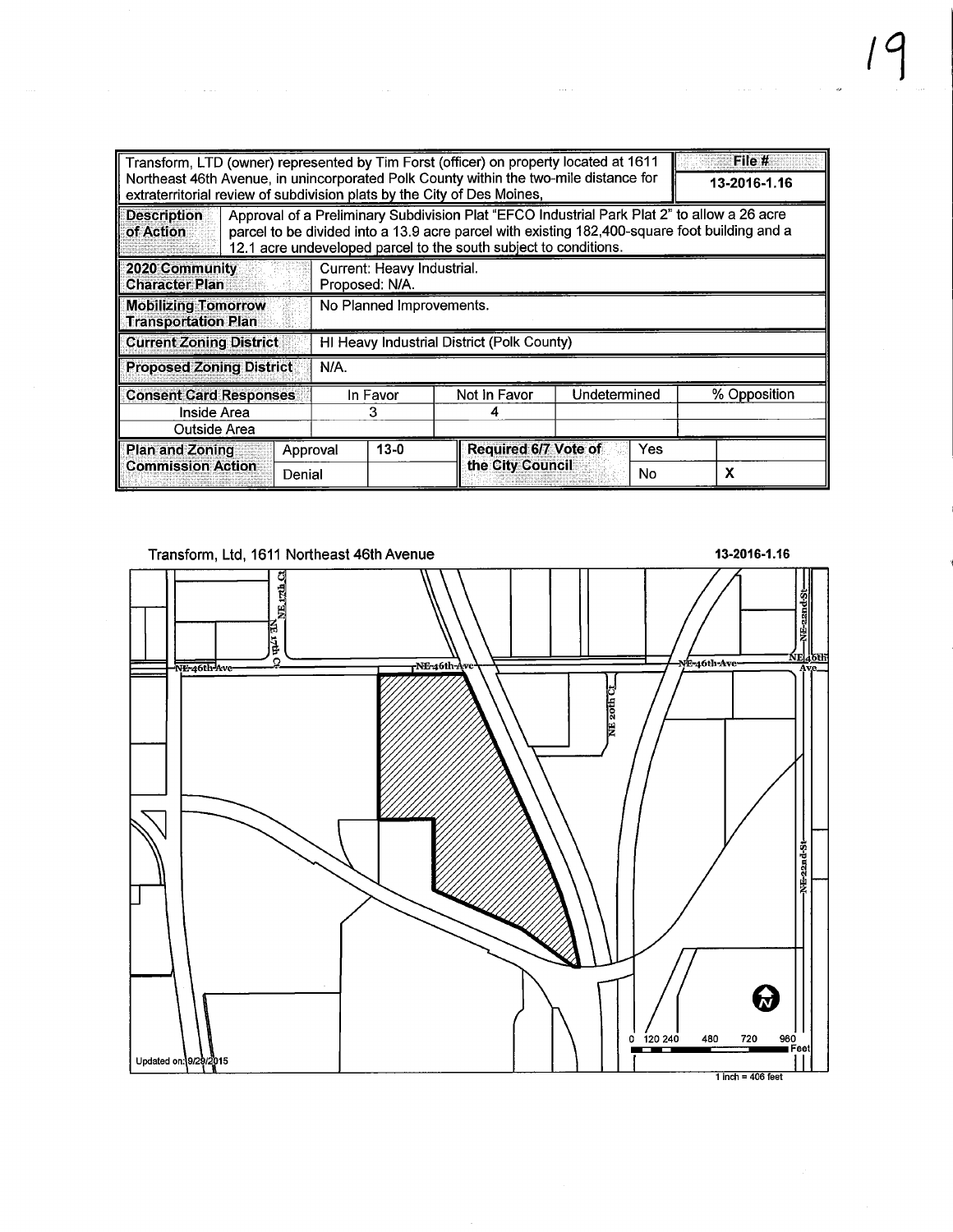

,7

October 20, 2015

Honorable Mayor and City Council City of Des Moines, Iowa

#### Members:

Communication from the City Plan and Zoning Commission advising that at their meeting held October 15, 2015, the following action was taken regarding a request from Transform, LTD (owner) represented by Tim Forst (officer) for review and approval of a Preliminary Subdivision Plat "EFCO Industrial Park Plat 2" on property located at 1611 Northeast 46<sup>th</sup> Avenue, in unincorporated Polk County within the two-mile distance for extraterritorial review of subdivision plats by the City of Des Moines, to allow a 26 acre parcel to be divided into a 13.9 acre parcel with existing 182,400-square foot building and a 12.1 acre undeveloped parcel to the south.

## COMMISSION RECOMMENDATION:

After public hearing, the members voted 13-0 as follows:

| <b>Commission Action:</b> | Yes | <b>Nays</b> | Pass | Absent |
|---------------------------|-----|-------------|------|--------|
| Dory Briles               | Х   |             |      |        |
| JoAnne Corigliano         | Χ   |             |      |        |
| Jacqueline Easley         | Χ   |             |      |        |
| <b>Tim Fitzgerald</b>     | Χ   |             |      |        |
| <b>Jann Freed</b>         | Χ   |             |      |        |
| John "Jack" Hilmes        | Х   |             |      |        |
| Greg Jones                | Χ   |             |      |        |
| Sasha Kamper              | Χ   |             |      |        |
| <b>Brian Millard</b>      | Χ   |             |      |        |
| <b>William Page</b>       | Χ   |             |      |        |
| Jonathan Rosenbloom       | Χ   |             |      |        |
| <b>Mike Simonson</b>      | Χ   |             |      |        |
| <b>CJ Stephens</b>        | Х   |             |      |        |
| <b>Greg Wattier</b>       |     |             |      | Χ      |

APPROVAL of the Preliminary Subdivision Plat "EFCO Industrial Park Plat 2", subject to the following conditions: (13-2016-1.16)

1. Compliance with all comments of the administrative review by the Permit and Development Center.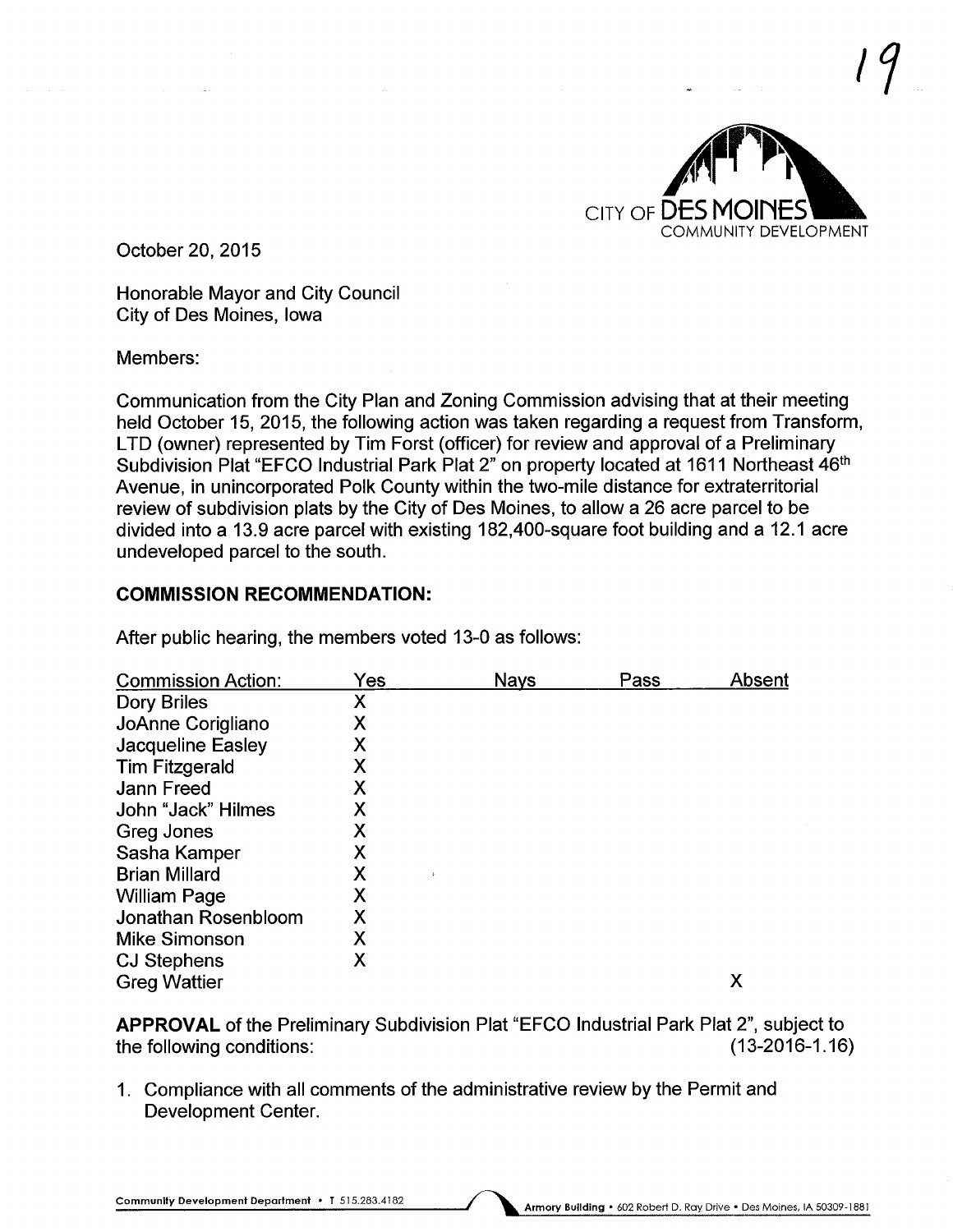2. Provision of a note on the plat document that "future development is subject to Article 7 Section 4 "Natural Resources Protection, Woodlands" of the Polk County Zoning Code."

 $\hat{f}$  and  $\hat{f}$  are the set of the set of the set of the set of  $\hat{f}$ 

# STAFF RECOMMENDATION TO THE P&Z COMMISSION

Staff recommends approval of the requested Preliminary Subdivision Plat "EFCO Industrial Park Plat 2", subject to the following conditions:

- 1. Compliance with all comments of the administrative review by the Permit and Development Center.
- 2. Provision of a note on the plat document that "future development is subject to Article 7 Section 4 "Natural Resources Protection, Woodlands" of the Polk County Zoning Code."

# STAFF REPORT TO THE PLANNING COMMISSION

## GENERAL INFORMATION

1. Purpose of Request: The developer is seeking to subdivide the 26-acre property into two parcels within unincorporated area of Polk County. The subdivision would result in a 13.9-acre north parcel containing the existing 182,400 square foot building and a 12.1 acre, wooded and undeveloped south parcel. Polk County requires the subdivision of a property to go through their Preliminary Plat procedure.

§ 354.9 of the Iowa Code provides for review of land subdivision by a municipality within 2 miles of its corporate limit. When the territory overlaps with another municipal jurisdiction then the closer jurisdiction has right of review unless there is separate intergovernmental agreement pursuant to Chapter 28E of the Iowa Code. In this instance the City of Des Moines is closer to the property than the City of Ankeny.

- 2. Size of Site: 26 acres.
- 3. Existing Zoning (site): "HI" Heavy Industrial District (Polk County).
- 4. Existing Land Use (site): The north portion of the property contains 182,400-square foot industrial building occupied by EFCO Corporation. The south portion of the property is heavily wooded with mature trees along the periphery of the lot.

## 5. Adjacent Land Use and Zoning:

North - "HI" Heavy Industrial (Polk County), Use is EFCO office.

South - "M-2" General Industrial (Polk County), Use is warehouse occupied by Aurora Self Storage.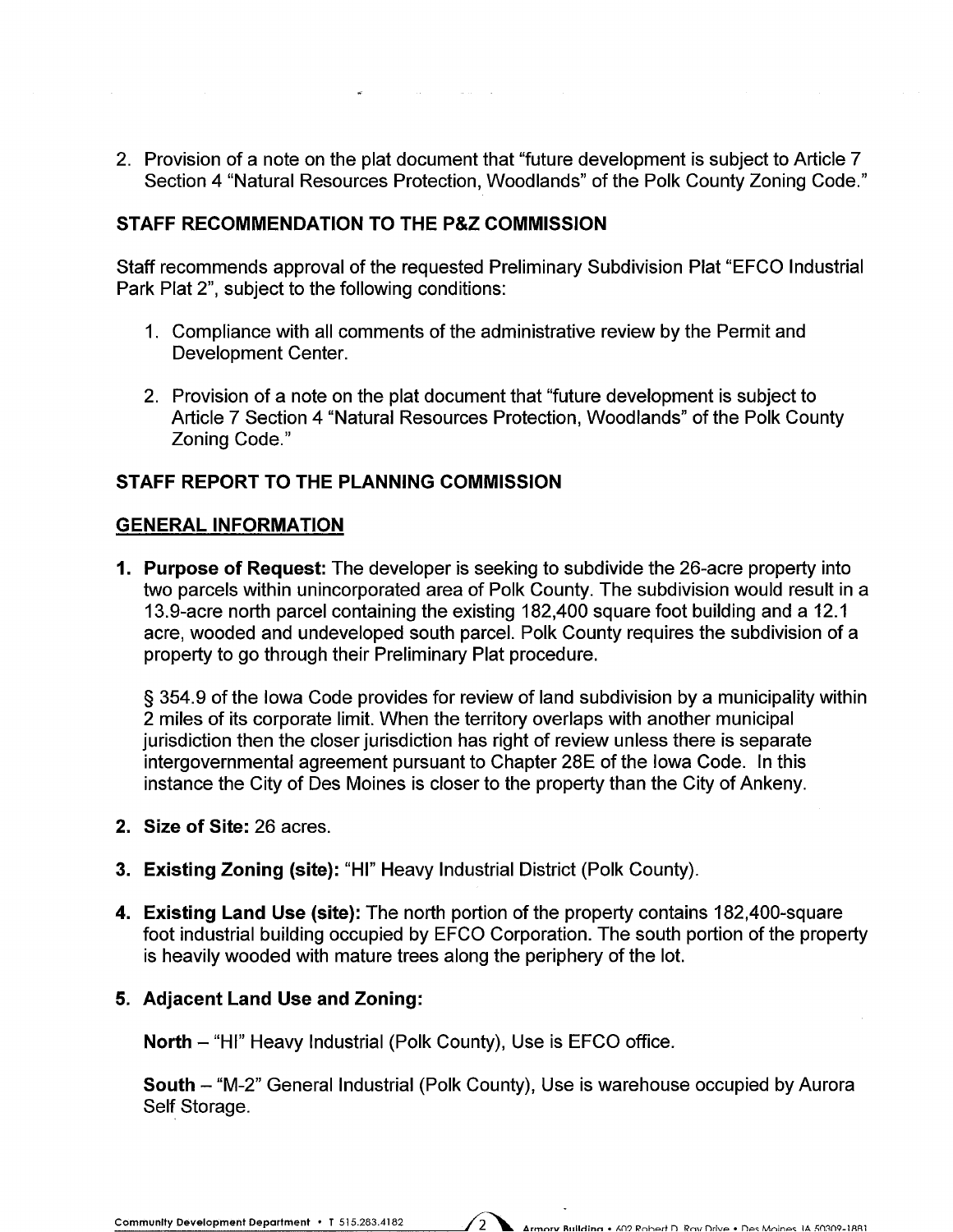East - "HI" Heavy Industrial (Polk County). Uses are Union Pacific Railroad and warehouse.

West - "HI" Heavy Industrial (Polk County), Use is EFCO office.

- 6. General Neighborhood/Area Land Uses: The subject property is located along NE 46<sup>th</sup> Avenue between Des Moines and Ankeny.
- 7. Applicable Recognized Neighborhood(s): The subject property is located in the unincorporated area of Polk County and not within 250 feet of any neighborhood association. Notifications of the hearing for this specific item were mailed on October 5, 2015 (10 days prior to the hearing) to the primary titleholder on file with the Polk County Assessor for each property within 250 feet of the Preliminary Plat amendment boundary. A Final Agenda for the meeting was mailed to all the recognized neighborhood associations on October 9, 2015.
- 8. Relevant Zoning History: N/A.
- 9. 2020 Community Character Land Use Plan Designation: N/A. The Polk County Future Land Use map designates the property as Heavy Industrial.
- 10. Applicable Regulations: In consideration of the criteria set forth in Chapter 18B of the Iowa Code, the Commission shall determine if the Preliminary Plat conforms to the standards and requirements outlined in Chapter 354 of the Iowa Code. The Commission shall also determine if it conforms to the City Subdivision Ordinance and shall approve, conditionally approve or reject such plat within 45 days after the date of submission to the City Permit and Development Center. Unless the applicant agrees in writing to an extension of time, the preliminary plat shall be deemed approved if the Commission does not act within such 45-day period. The Commission's action for approval or conditional approval shall be null and void unless the final plat is submitted to the City Permit and Development Center within 270 days after the date of such action; provided, however, that the Permit and Development Administrator may grant, upon written request of the applicant, up to a 90-day extension for submittal of the final plat to the City Permit and Development Center.

The Preliminary Subdivision Plat is concurrently reviewed and would be given final approval by Polk County Board of Supervisors.

### II. ADDITIONAL APPLICABLE INFORMATION

1. Natural Site Features: The subject property contains extensive tree canopy at the perimeters of the south half of the lot. Any future development is subject to enforcement of Polk County's Ordinance for tree preservation which is contained in Article 7 Section 4 of the Polk County Zoning Code. Polk County has different methodology for preservation of existing woodlands and requires protection of different percentages of woodland areas depending on the maturity of the canopy. Staff is recommending that a notation be included on the plat document that future development is subject to Article 7 Section 4 "Natural Resources Protection, Woodlands" of the Polk County Zoning Code.